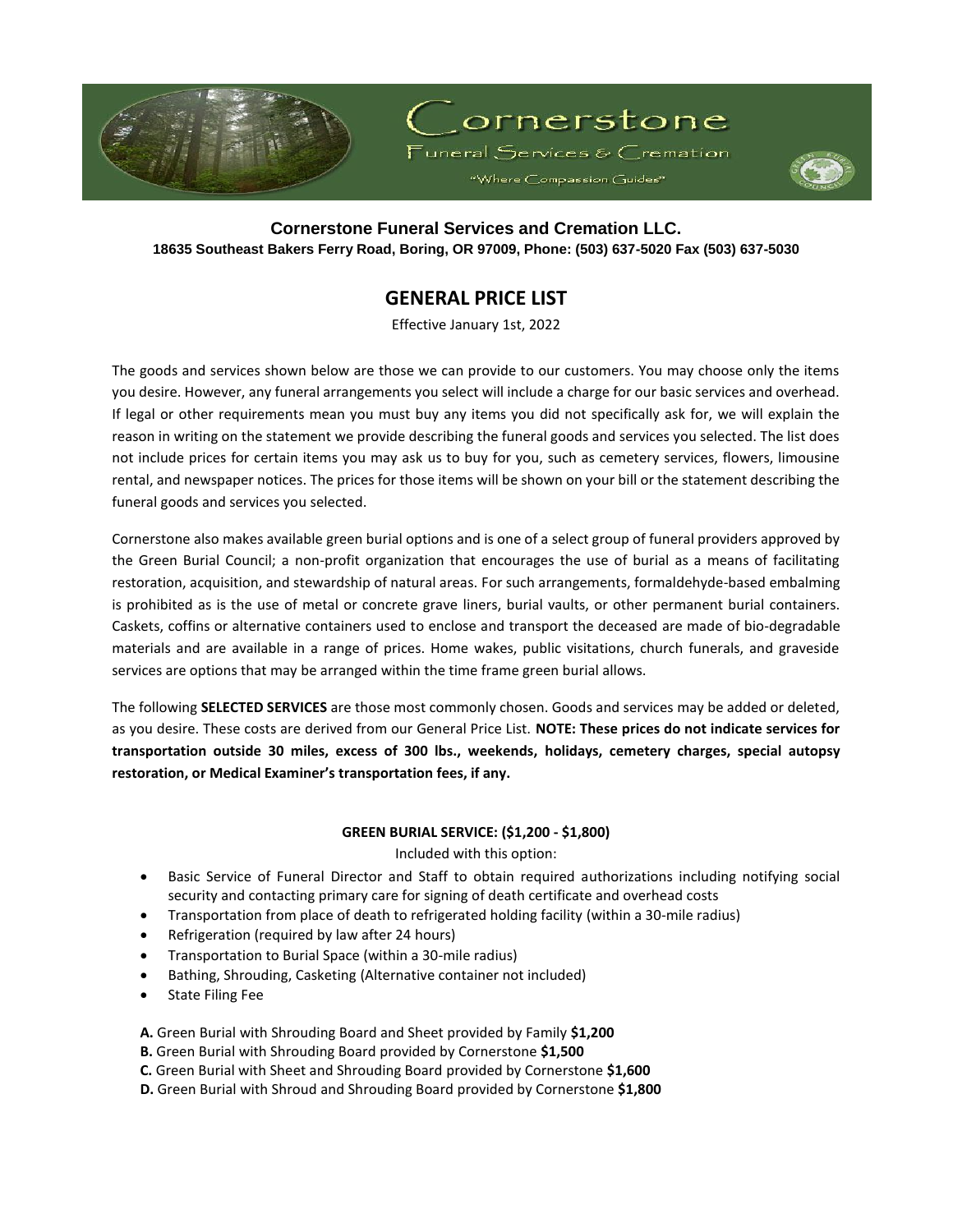### **BIO CREMATION (AQUA DISSOLUTION): \$1,300**

Included in this option:

- Basic Service of Funeral Director and Staff to obtain required authorizations including notifying social security and contacting primary care for signing of death certificate and overhead costs
- Transportation from place of death to refrigerated holding facility (within a 30-mile radius)
- Refrigeration (required by law after 24 hours)
- Aqua Cremation Process
- Basic Plastic Urn
- State Filing Fee

### **CEREMONIAL BATHING SERVICE: \$1,600**

### Included with this option:

- Basic Service of Funeral Director and staff to obtain authorizations including notifying social security and contacting primary care for signing of death certificate and overhead costs.
- Transportation from place of death to refrigerated holding facility (within a 30-mile radius)
- Refrigeration (required by law after 24 hours)
- Transportation with Black Van to Burial Space (within a 30-mile radius)
- Use of Facilities for Bathing, Shrouding, Casketing
- **•** State Filing Fee

### **DIRECT CREMATION**: (**\$700-\$1,200**)

This option includes the Basic Services of Funeral Director and Staff to obtain required authorizations including notifying social security and contacting primary care for signing of death certificate and overhead costs; Transportation from place of death to crematory; Refrigeration (required by law after 24 hours if not embalmed); Cremation Process and Black Plastic Urn.

If you want to arrange a Direct Cremation, you can use an alternative container. Alternative Containers encase the body and can be made of materials such as fiberboard or composition materials (with or without an outside covering). The containers we provide are cardboard. Please Note: Our Direct Cremation costs reflect on being average weight and size. The Crematory imposes charges for remains weighing in excess of three hundred pounds. Please read their charges below.

\* Above weight fees are in addition to our direct cremation cost of **\$700.**

\*\* If weight is in **excess of 250 lbs**., we are asked by the crematory to use an air tray which is an additional \$350.

| Direct Cremation with Cardboard Container for Cremation Process                           | \$700 |
|-------------------------------------------------------------------------------------------|-------|
| Direct Cremation with Selected Container from Funeral Home (Additional cost of container) | \$650 |
| Crematory Fee (Less than 300 lbs.)                                                        | \$200 |
| Expedite Cremation (Assuming Physician can be reached)                                    | \$95  |
| <b>Additional Weight Charges:</b>                                                         |       |
| * 301lbs. to 400 lbs. \$300, *401 lbs. to 450 lbs. \$400, *451 lbs. to 500 lbs. \$500,    |       |

\*501 lbs. to 550 lbs. **\$550**, \* 551 lbs. to 600 lbs. **\$600**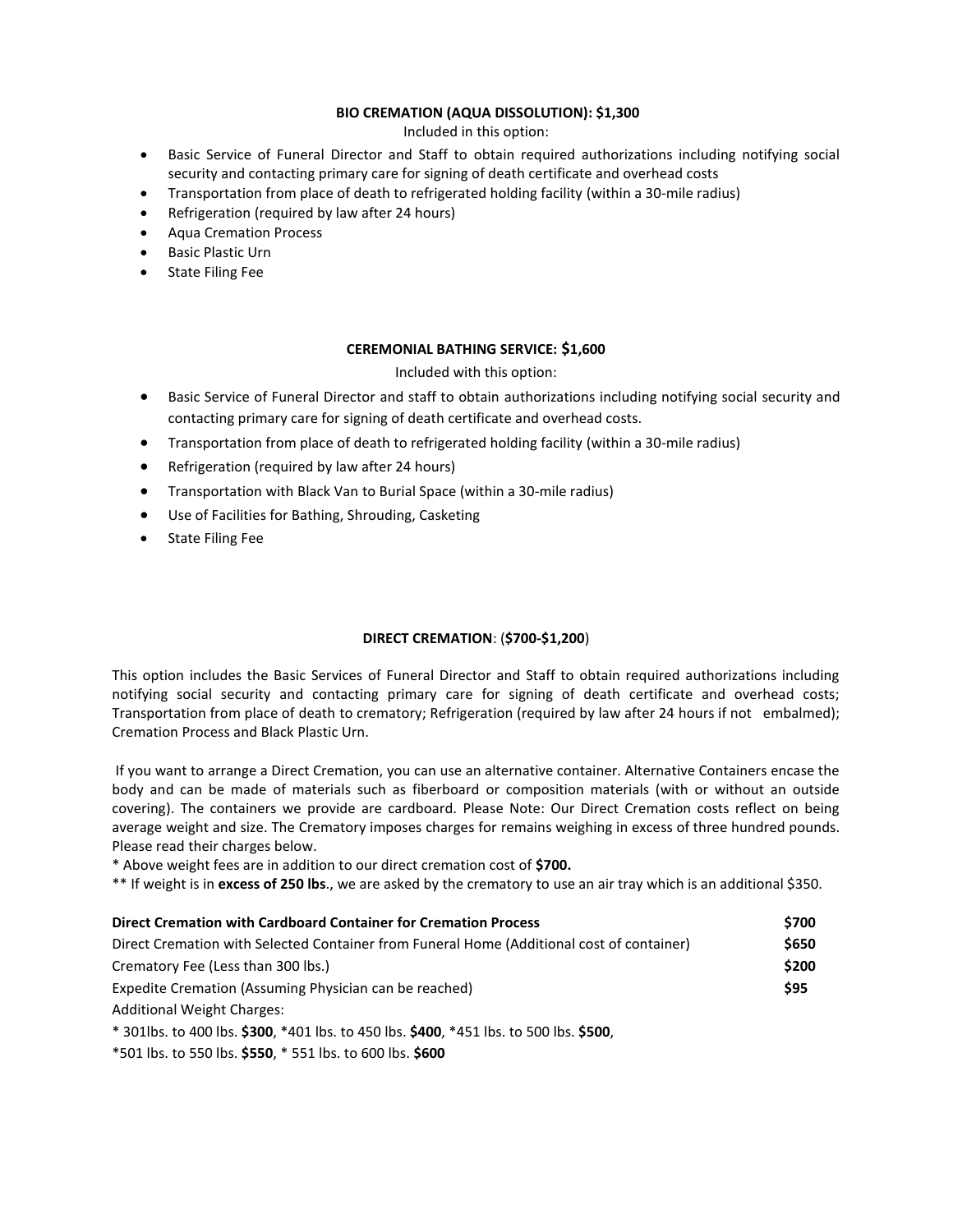### **FUNERAL HOME VISITATION PLUS CREMATION: \$1,200**

Included in this Option:

- Basic Service of Funeral Director and Staff to obtain required authorizations including notifying social security and contacting primary care for signing of death certificate and overhead costs
- Transportation from place of death to refrigerated holding facility (within a 30-mile radius)
- Refrigeration (required by law after 24 hours if not embalmed) or Embalming
- Bathing, Minimal Preparation and Dressing of Remains
- Viewing on Table with Blanket and Pillow
- Cremation Process
- Minimum Cardboard Cremation Tray for Cremation Process
- Black Plastic Urn
- **•** State Filing Fee

### **WITNESS CREMATION: \$1,000**

Cremation only (no memorial assistance). Cremated remains returned to family within 24 hours after cremation. Included in this Option:

- Basic Service of Funeral Director and Staff to obtain required authorizations including notifying social security and contacting primary care for signing of death certificate and overhead costs
- Transportation from place of death to refrigerated holding facility (within a 30-mile radius)
- Refrigeration (required by law after 24 hours if not embalmed)
- Cremation Process
- Witnessing Cremation Process (20 Minutes at Crematory)
- Minimum Cardboard Cremation Tray
- Black Plastic Urn
- Oregon State Filing Fee

### **BIO GIFT: No Cost**

Bio Gift is a twelve-week program where Bio Gift facilitates surgeons and the makers of their instrumentation for less evasive surgeries. **Bio Gift reserves the right to refuse acceptance to their program**. Cornerstone Funeral Services LLC. bears no responsibility for your decision of using their services. We are merely a third party. There is no viewing with this option and the only cost is death certificates and state filing fee.

### **NATURAL ORGANIC REDUCTION: \$1,300**

### Included with this option:

- Basic Service of Funeral Director and Staff to obtain required authorizations including notifying social security and contacting primary care for signing of death certificate and overhead costs \*
- Transportation from place of death to refrigerated holding facility (within a 30-mile radius)
- Refrigeration (required by law after 24 hours)
- Basic Sanitary Care of loved one
- State Filing Fee

\*Transportation to a Licensed Washington State NOR Facility additional cost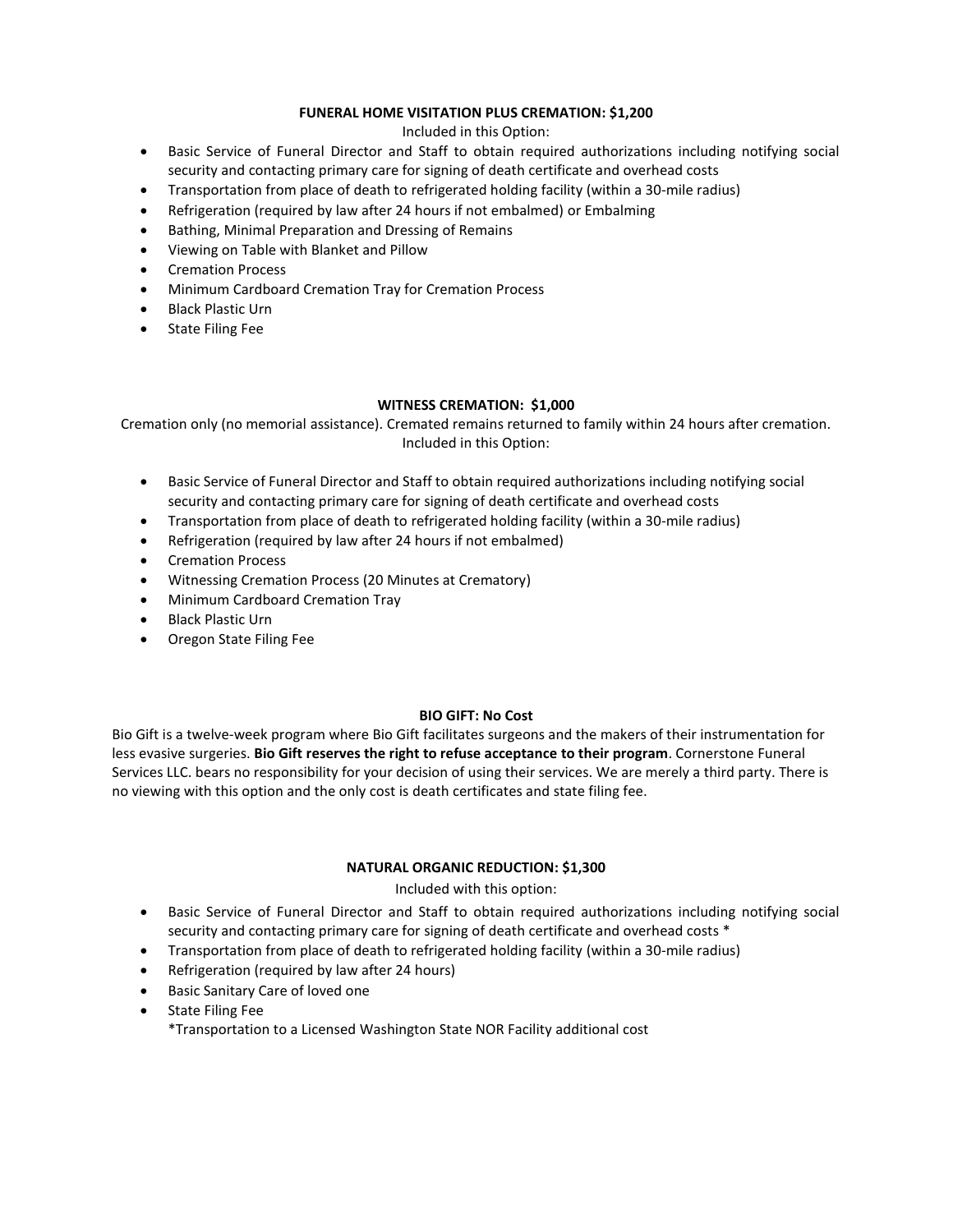## **PERSONALIZED CREMATION: \$2,900**

## Included in this Option:

- Basic Service of Funeral Director and Staff to obtain required authorizations including notifying social security and contacting primary care for signing of death certificate and overhead costs
- Transportation from place of death to refrigerated holding facility (within a 30-mile radius)
- Refrigeration (required by law after 24 hours if not embalmed)
- Embalming and or Basic Sanitary Care of loved one
- Dressing and Casketing
- Viewing one hour prior to service at funeral location 2 hours
- Use of Facilities and Staff for Ceremony in our Chapel, Church or other Facility (does not include church rental)
- **•** Transportation to Funeral in Black Hearse
- Memorial Book
- A choice of Caskets from our Matthews Sentry selections
- Transportation to Crematory
- White Pallbearer Gloves (6 pairs)
- Cremation Process
- Black Plastic Urn
- State Filing Fee

# **TRADITIONAL FUNERAL SERVICE**: **\$2,900**

# Included in this option:

- Basic Service of Funeral Director and Staff to obtain required authorizations including notifying social security and contacting primary care for signing of death certificate and overhead costs
- Transportation from place of death to refrigerated holding facility (within a 30-mile radius)
- Refrigeration (required by law after 24 hours if not embalmed)
- Embalming and or Basic Sanitary Care of Loved One
- A choice of Caskets from our Matthews Sentry selections
- Dressing and Casketing
- Use of Facilities and Staff for Viewing (2 hours, same day prior to service)
- Use of Equipment and Staff for Graveside Services
- Use of facilities and Staff for Funeral Ceremony in our Chapel, Church, or Other Facility (excludes rental fees)
- **•** Transportation to Cemetery in Black Hearse
- White Pallbearer Gloves (6 pairs)
- Memorial Book
- State Filing Fee

# **GRAVESIDE SERVICE WITH NO VIEWING: \$2,400**

# Included in this option:

. Basic Service of Funeral Director and Staff to obtain required authorizations including notifying social security and contacting primary care for signing of death certificate and overhead costs

- Transportation from place of death to refrigerated holding facility (within a 30-mile radius)
- Refrigeration (required by law after 24 hours if not embalmed)
- A choice of Caskets from our Matthews Sentry selections
- Casketing
- Use of Equipment and Staff for Graveside Services
- **•** Transportation to Cemetery in Black Van
- State Filing Fee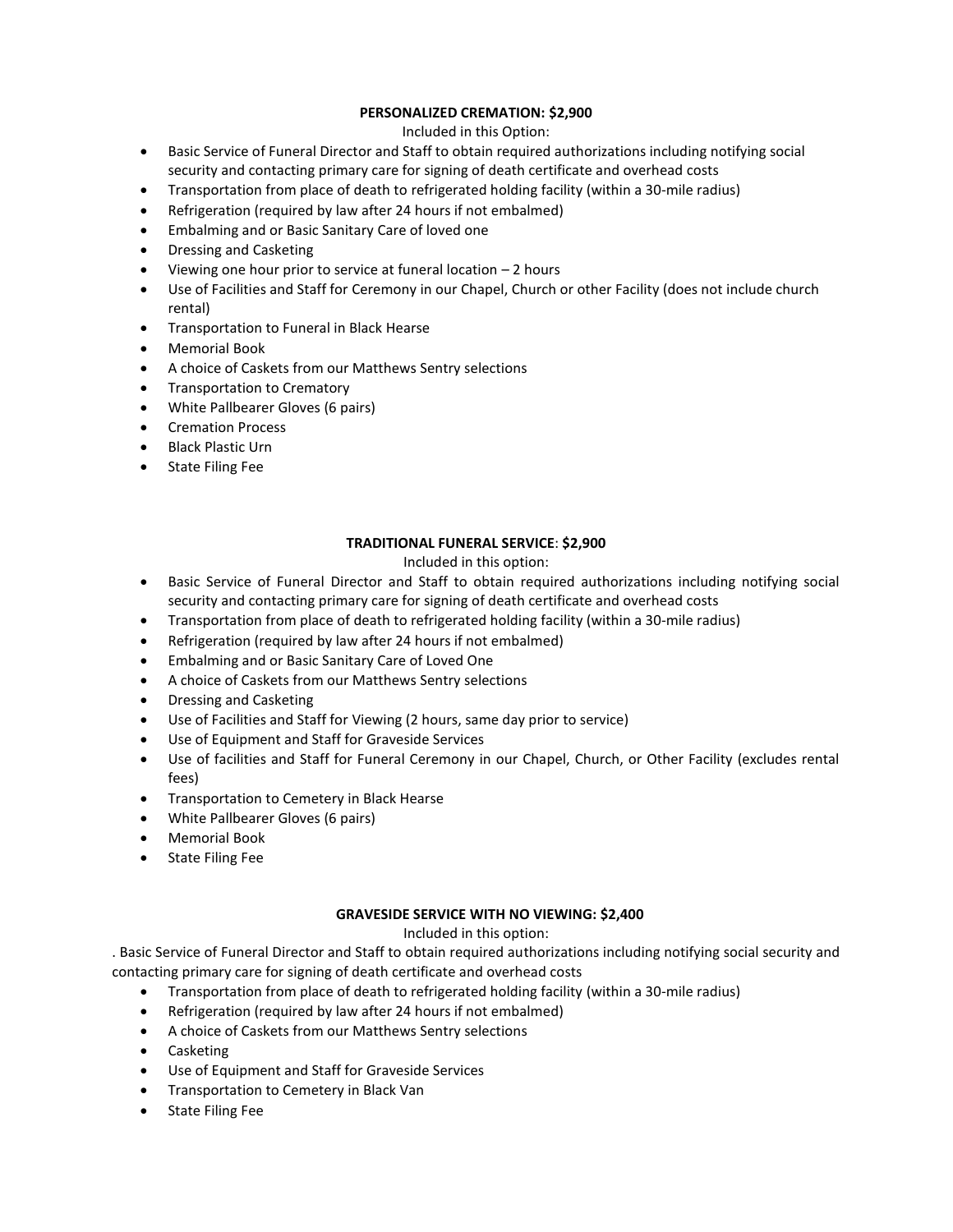## **IMMEDIATE BURIAL:** (**\$1,200 -\$2,200)**

This is a simple burial without embalming, viewing or services.

Included in this Option:

- Basic Service of Funeral Director and Staff to obtain required authorizations including notifying social security and contacting primary care for signing of death certificate and overhead costs
- Casketing
- Transportation from place of death to refrigerated holding facility (within a 30-mile radius)
- Refrigeration (required by law after 24 hours if not embalmed)
- **•** Transportation to Cemetery in a Black Van
- State Filing Fee

**A.** Immediate Burial with Casket provided by purchaser **\$1,200 B.** Immediate Burial with Utility Box provided by Cornerstone **\$1,700**

**C.** Immediate Burial with Matthews Sentry casket selection **\$2,200**

**Note:** Below are funeral options that Cornerstone Funeral Services offers that include a casket from a limited selection that we offer. If the caskets offered in our options do not meet the needs for your family, you may choose another casket from our Casket Price List.

### **BURIAL AT SEA: \$1,900**

This is a burial without embalming, dressing, viewing or services prior to the ocean burial. Included in this Option:

- Basic Service of Funeral Director and Staff to obtain required authorizations including notifying social security and contacting primary care for signing of death certificate and overhead costs
- Shrouding in required Atlantic and Pacific<sup>®</sup> Burial Shroud
- Transportation from place of death to refrigerated holding facility (within a 30-mile radius)
- Refrigeration (required by law after 24 hours if not embalmed)
- Transportation to dock in a Black Van
- **•** State Filing Fee

This package does not include additional mileage to your port of choice, the burial shroud or the services of New England Burials at Sea.

### **FORWARDING REMAINS TO ANOTHER FUNERAL HOME:**

This charge includes basic service of funeral director and staff as well as overhead costs; transfer of loved one to funeral home from place of death; necessary authorizations and permits; local transportation to airport; burial permit. This charge **does not include** shipping charges, embalming (if requested) and sanitary care; shipping container, dressing or grooming, a casket, visitation, or ceremony of any type. This option includes the State Filing Fee.

- **A.** Forwarding Remains with No Embalming with Container provided by purchaser **\$900**
- **B**. Forwarding Remains with Air Tray provided by Cornerstone **\$1,200**
- **C.** Forwarding Remains with Embalming (or cooling gel packs) and an Air Tray provided by Cornerstone **\$1,500**
- **D.** Forwarding Remains Internationally with Embalming and Air Tray provided by Cornerstone **\$3,100**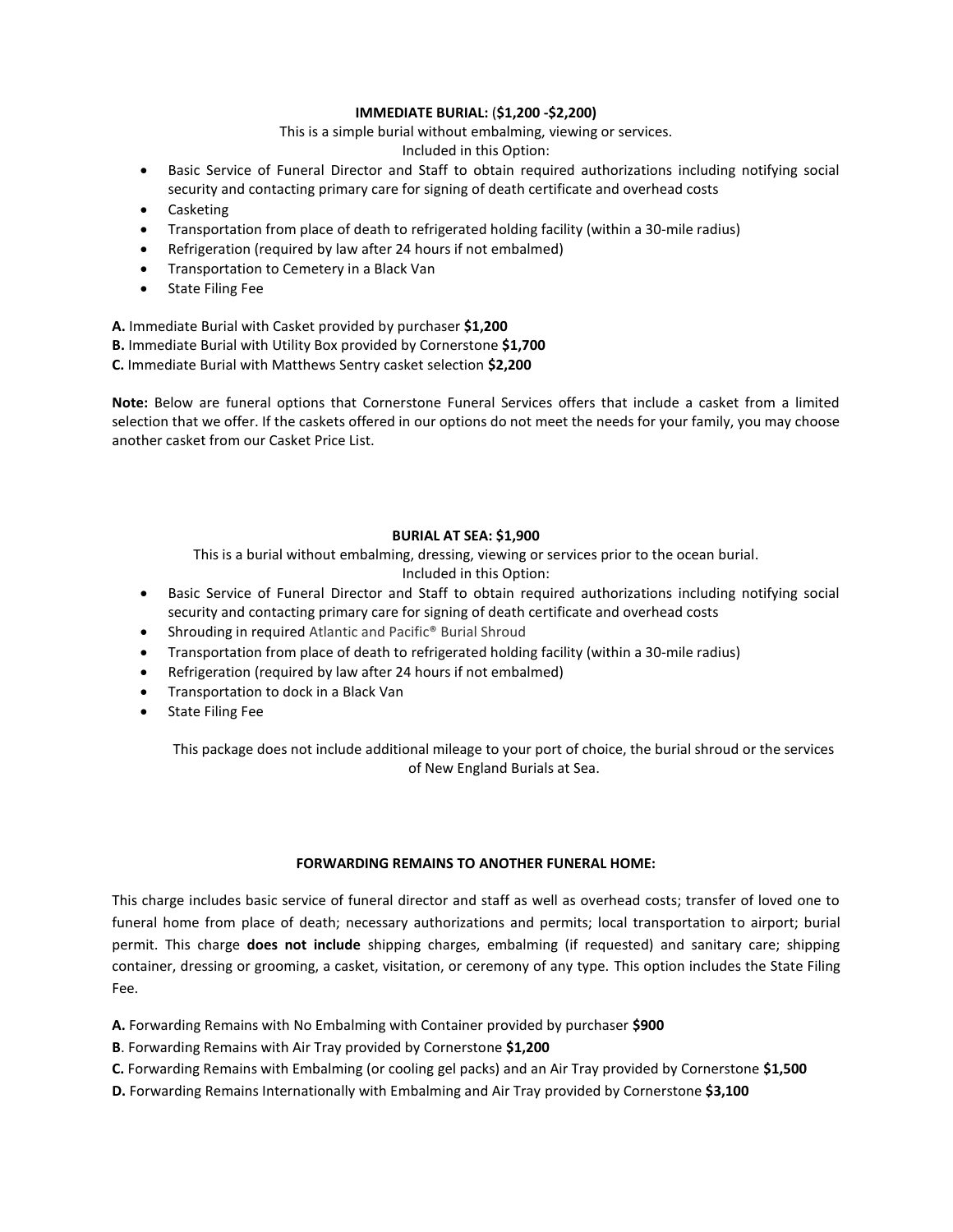#### **RECEIVING REMAINS FROM ANOTHER FUNERAL HOME:**

This charge includes basic service of funeral director and staff as well as overhead costs, receiving remains from a common carrier and local transportation to place of final disposition in utility vehicle (within a 30-mile radius). This charge **does not include** any dressing or preparation of loved one, shipping charges, casket, outer burial container, cemetery charges, graveside service, or memorial items of any type.

**A.** Receiving Remains Transportation to Funeral Home or Crematory (30 Mile Radius) **\$700**

**B.** Receiving Remains with Graveside Service with No Viewing and Casket Provided by Family **\$1,100**

**C.** Receiving Remains with Graveside service with Matthews Sentry casket selection **\$2,200**

**D.** Receiving Remains with Traditional Funeral Service **\$2,900**

### **TRANSPORTATION**:

- Transfer of Remains to Funeral Home (within a 30-mile radius) **\$300**
- Transportation of Remains to Cemetery, Crematory or Airport (within a 30-mile radius) **\$300**
- Additional Distance will be charged **\$4.00 per mile**
- Additional Attendants for Oversized Person (Over 350) **\$200**
- Additional Utility Vehicle or Additional Flower Transport **\$300**

#### **USE OF FACILITIES AND STAFF**:

- Use of Cornerstone Facilities and Staff for Viewing (Up to 2 Hours) **\$300**
- Use of Cornerstone Facilities and Staff for Viewing (Up to 4 Hours) **\$400**

#### **BASIC SERVICES OF FUNERAL DIRECTOR AND STAFF AND OVERHEAD: \$595**

The basic charge includes 24-hour availability of staff and equipment, securing and recording vital statistics and obtaining permits to comply with all state and federal mortuary regulations. This fee for our basic services and overhead will be added to the cost of the total funeral arrangements you select. (This fee is already included in our charges for direct cremations, immediate burials, and forwarding or receiving remains. This fee is also included in our option packages).

#### **EMBALMING: \$300**

\*Except in certain special cases, embalming is not required by law. Embalming may be necessary, however, if you select certain funeral arrangements, such as a funeral with viewing. If you do not want embalming, you usually have the right to choose an arrangement that does not require you to pay for it, such as direct cremation or immediate burial. **Does Not Include: Trauma or Autopsy Repair Costs**

### **MERCHANDISE**:

Caskets Price List (A complete price list will be provided at the Funeral Home) **\$45 - \$1,000** Outer Burial Containers (A complete price list will be provided at the Funeral Home) **\$600 - \$4,000** Cremation Urns Prices will be provided at the Funeral Home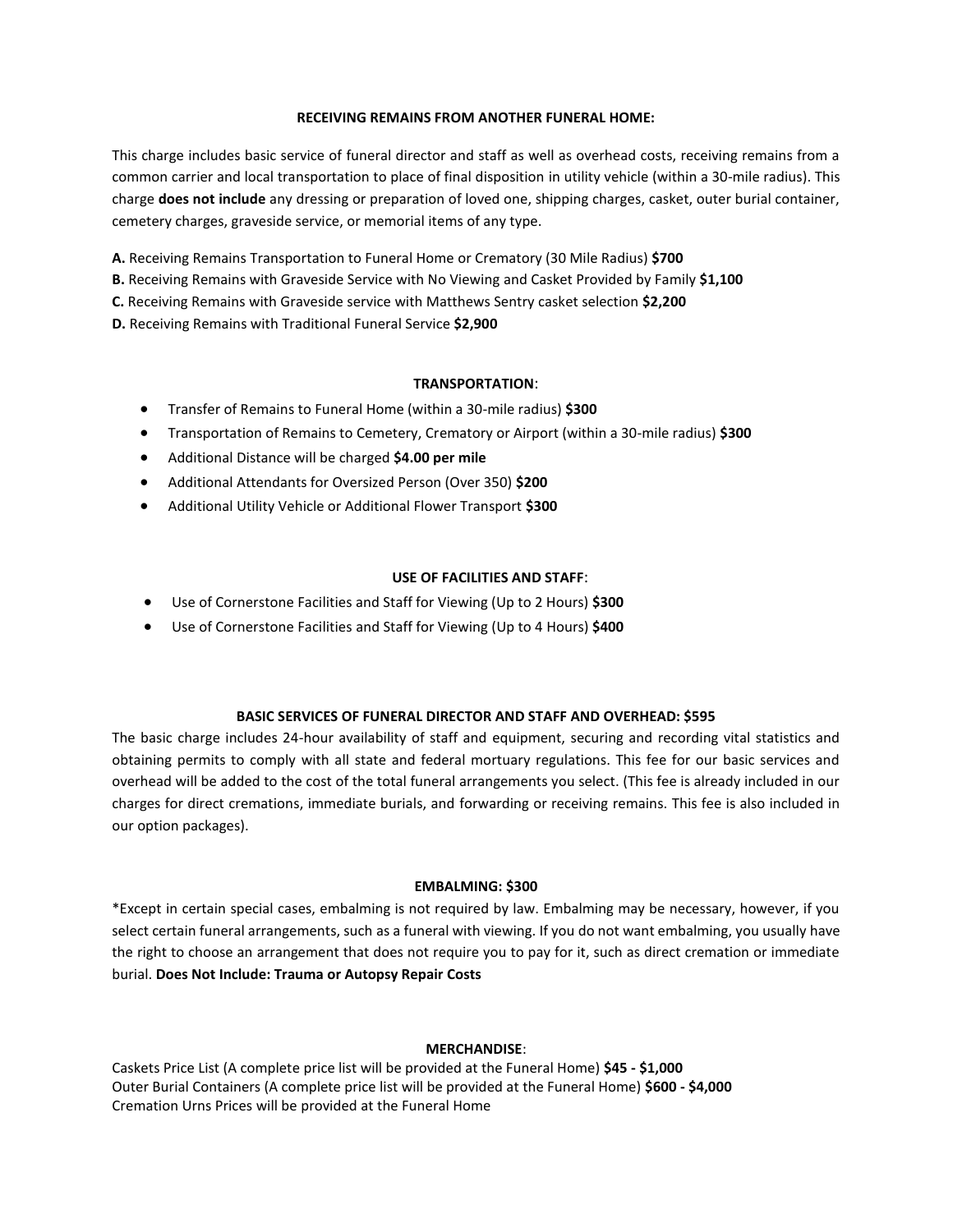# Grave Markers (Bronze or Granite) Quoted by Marker Company **OTHER PREPARATION OF REMAINS**:

- Dressing **\$100**
- Casketing **\$100**
- Basic Cosmetizing **\$100**
- Basic Hairdressing **\$100**
- **•** Basic Sanitary Care of Loved One (Washing and Disinfecting of Unembalmed Remains) \$200
- Trauma Repair costs **\$125 per hour**
- Special Restoration or Autopsy Repair **\$250**
- Minimum Preparation of Remains (comb hair and set features) **\$150**
- Pacemaker Removal for Cremation **\$50**
- Sheltering Remains (**\$15** per day after 10 days)

### **SELECTED CASH ADVANCE ITEMS**:

- Oregon Certified Death Certificate **\$25**
- Oregon State Filing Fee **\$30**
- Washington State Death Certificate **\$25**
- Washington State Filing Fee: **\$10**
- Washington State Death Certificate Processing Fee: **\$10**
- Multnomah County Medical Examiner Transport Fee: **\$210**
- King County Death Certificate Approval by Medical Examiner: **\$70**
- Hearse (Three hours) **\$350**
- Limousine & Driver (Quoted by Company)
- Flowers (Quoted by Florist)
- Airfare for Deceased (Quoted by Airline)
- Obituary & Funeral Notices (Quoted by Newspaper)
- International Ship-out Paperwork (Translation and Filing)

### **OTHER SERVICES:**

- Transfer of Cremated Remains **\$25**
- Thumb Printing **\$25**
- Urn Ark Rental **\$250**
- White Pall Bearer Gloves (6 Pair) **\$20**
- Mail Cremated Remains (Includes a plastic utility urn) **\$100**
- Hiring Funeral Home to only file death certificate and burial/transit permit **\$75**
- Expedite Processing of Death Certificate and Burial Permit **\$75**
- General Memorial Folders on pre-printed stock (First 100) **\$75**
- Memorial Book **\$25**
- Cremation Rental Casket with insert **\$850**
- Air Tray **\$350**
- Oversize Air Tray **\$350**